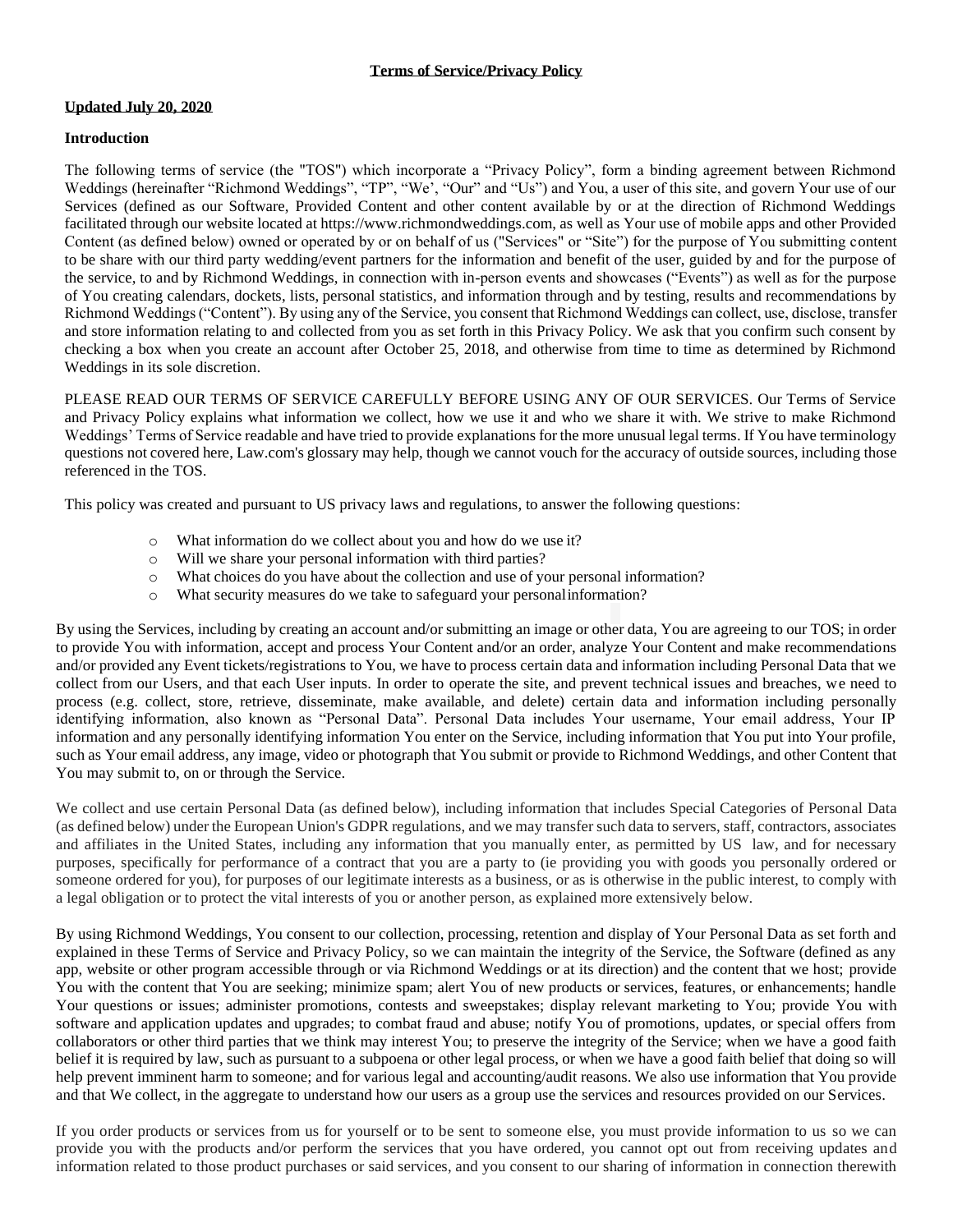with our suppliers, distributors, shippers and payment processors, so we can conduct business related to your purchase or contract for services.

Additional terms and conditions may apply when You access information created by or for Richmond Weddings via an affiliate services or third-party, including but not limited to Facebook, Twitter, YouTube, Twitter, Tumblr, Yahoo, Google, Amazon and more, and which are hereby made a part of our TOS and are expressly incorporated herein by this reference; You only agree to the terms of and/or regarding third party sites if You use or access information on or via those sites or services.

If You submit information to Richmond Weddings for purposes of seeking employment with Richmond Weddings as an employee or contractor, Richmond Weddings reserves the right - but does not have a duty - to retain it in the manner in which Richmond Weddings retain similar business records, and reserve the right to use such information for purposes of determining Your suitability for the position You seek and any retention in and/or promotions therefrom.

If You do not agree to any aspect of our TOS, You must discontinue use of our Services and cease accessing the website; you may need to cease following us on social media as well. You should print or otherwise save a copy of our TOS for Your records.

You acknowledge that our TOS is supported by good and valuable consideration including but not limited to Your use of the Services and receipt of data, materials and information available at or through the Services. If You order/request any Richmond Weddings Services including Event tickets/registrations, You are entering into a contract with Richmond Weddings where You are requesting the Event tickets/registrations and other Services and information, and may opt to pay fees for such Services; as part of this contractual relationship, You affirm our right to collect, use, process and retain any information or data that You submit to us, including Personal Data and/or data that falls into the definition of Specific Categories of Personal Data, pursuant to the terms set forth in Richmond Weddings' Privacy Policy.

We may update or change our TOS from time to time and recommend that You review our TOS on a regular basis. The most current version of our TOS may be viewed at (our link to TOS). If We make a change to our TOS, the revised version of our TOS will be posted on our Website, and We reserve the right to send notification of such change to any email address submitted to Richmond Weddings by You; Because this information is important to Your interaction Richmond Weddings and Your use of the Services, You may not opt out of receiving these communications. You understand and agree that Your continued use of our Services after our TOS have changed constitutes Your acceptance of our TOS as revised.

You have come to Richmond Weddings to obtain Richmond Weddings Services for Yourself; in order to provide You with our Richmond Weddings Services, You have to provide us with certain information, and to provide You with said Services, we collect and retain certain information about You as well:

- When You create a Richmond Weddings account, which involves registering for our Services
- If You subscribe to a mailing list, enter a contest, or contact us;
- When You submit Content
- When You interact with one of our Partners or another service provider on the Service; and
- When You pay for a Service or an item.

# **PAYMENT SERVICE AUTHORIZATION**

You may be asked to provide us with a credit card number from a card issuer, or other payment information that we accept, in order to activate and/or pay for any fees related to the Service. If we do so, we may seek pre-authorization of Your credit card or other payment information prior to a purchase to verify that the credit card or payment information is valid and/or has the necessary funds or credit available to cover Your purchase, order, fee or subscription. These pre- authorizations would reduce Your available balance by the authorization amount until it is released or reconciled with the actual charge. Please contact Your card issuer if You have additional questions regarding when an authorization amount will be removed from Your statement.

If at any point Richmond Weddings collects credit card billing information from You, said data will be transferred using techniques considered commonplace and "industry standard" by our processing partner(s); any data that we use, store, process or retain will be handled pursuant to our Privacy Policy and payment/credit card information will be treated as ephemeral data by Richmond Weddings and will solely be processed and, if applicable, stored by our partner(s) in use at the time of the transaction.

All payments must be made via Apple Pay, Google Payment and/or other payment services that may be added from time to time by Richmond Weddings via Apple Store and/or Google Play. Your card issuer agreement governs Your use of Your designated card, and You must refer to that agreement and not this Terms of Service to determine Your rights and liabilities as a cardholder. YOU, AND NOT RICHMOND WEDDINGS, ARE RESPONSIBLE FOR PAYING ANY UNAUTHORIZED AMOUNTS BILLED TO YOUR CREDIT CARD BY A THIRD PARTY.

You agree to pay all fees and charges incurred in connection with Your purchases and services (including any applicable taxes) at the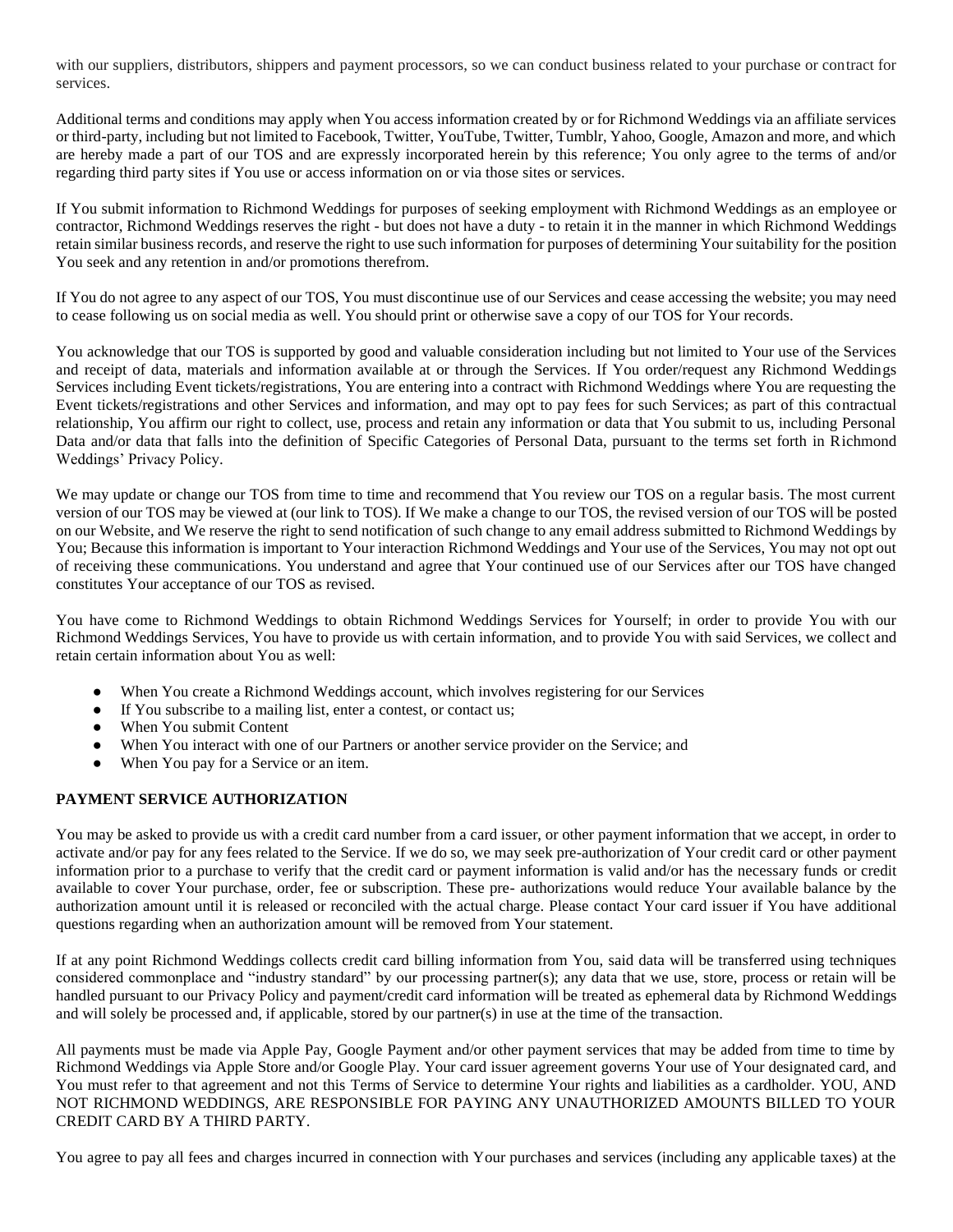rates/prices/fees in effect when the charges were incurred. If We do not receive payment from Your credit card issuer or its agent, You agree to pay all amounts due upon request or demand by Richmond Weddings or its agents.

Richmond Weddings shall have the right to refuse or cancel any orders placed for products, subscriptions and/or Services listed at an incorrect price, rebate or refund, or containing any other incorrect information or typographical errors. Richmond Weddings shall have the right to refuse or cancel any such orders whether or not the order has been confirmed and Your credit card charged. If Your credit card has already been charged for the purchase and Your order is canceled, Richmond Weddings agree to promptly issue a credit to Your credit card account in the amount of the charge or process the refund pursuant to the refund process set forth by the payment method used by the purchaser, whether that is ApplePay or Google Pay.

## **OUR REFUND POLICY**

Unless prohibited by law, in the event that Richmond Weddings is found responsible for any error in Your order or the amount You were charged, You are entitled to a credit, provided it is brought to our attention within 30 days of Your order date. If You do not raise the issue within 30 days of Your order date or the date on which You were billed for a subscription, You waive the ability to receive a credit for any error.

### **OUR MATERIALS AND LICENSE TO YOU**

Content and information on the Richmond Weddings website and any Richmond Weddings app, as well as on the third-party sites used by Richmond Weddings to provide You with information, special deals and news, is owned by a wide range of parties, including Richmond Weddings, users who submit content like photos, and third parties who may promote goods or services on or through the site (the "Provided Content"). The Provided Content is protected by copyright, trademark, domain name, patent, trade secret, international treaties and/or other proprietary rights and laws of the United States and other countries. Richmond Weddings grants You a limited, non-exclusive, non-transferable and revocable license to access and use the Sites and/or the Materials including Provided Content, for personal reasons solely as expressly permitted by this Agreement and subject to all the terms and conditions of this Agreement including sharing such Content with any service provider such as an event space, house of worship, officiant, caterer, florist or rental company. Any other use of the Provided Content is prohibited. With regard to Provided Content that is either (a) owned by Richmond Weddings or (b) hosted by Richmond Weddings, Richmond Weddings grants its users a license to use such Provided Content for personal and/or non-commercial purposes or pursuant to Fair Use on social media, in texts, on blog posts and on third party networks, sites, systems and social media. Nothing contained on the Sites should be interpreted as granting to You any broader commercial license to use any of the Provided Content and/or third-party proprietary content on the Sites without the express written permission of Richmond Weddings or the appropriate third-party owner, as applicable.

If You download any software or machine-readable Provided Content from Richmond Weddings, You may not redistribute, sell, decompile, reverse engineer, disassemble, or otherwise reduce the software to a human-perceivable form. Richmond Weddings reserves the right, in its sole and absolute discretion, to modify, suspend, or discontinue at any time, with or without notice, the Sites and/or Services offered on or through the Sites (or any part thereof), including but not limited to the Sites' features, look and feel, and functional elements and related services.

Richmond Weddings accepts no responsibility for any actions You take or decisions You make because of any reliance by You on any information provided by Richmond Weddings, Richmond Weddings employees or contractors, or other visitors to or users of the Richmond Weddings Services, and such actions and/or decisions are solely at Your own risk and based on Your own decisions.

## **MEMBER ACCOUNT**

When You accept our TOS, download our application and complete our sign-up process, You become a Richmond Weddings account holder and we will create an Account Number so we can organize the data that we collect about Your Member Account to provide You with requested Event tickets/registrations and other Services. In order to create Your Member Account, You will be required to select a password. Please choose a strong password and do not reveal Your password to others. You agree that You are responsible for keeping Your password confidential and secure, and further understand that You are solely responsible and liable for any activities that occur under Your Member Account. If You suspect or become aware of any unauthorized use of Your Member Account please contact us. You should not share Your Member Account and/or password details with another person.

## **ACCEPTABLE USE POLICY**

By accessing the Sites, You agree:

- not to share your account with anyone.
- not to use the Sites or the Services or submit content to the Sites if You are an Age-Barred Individual as defined herein.
- not to use the site to cause nuisance, annoyance or inconvenience.
- not to attempt to impersonate another user or person, a Richmond Weddings Partner or member of the Richmond Weddings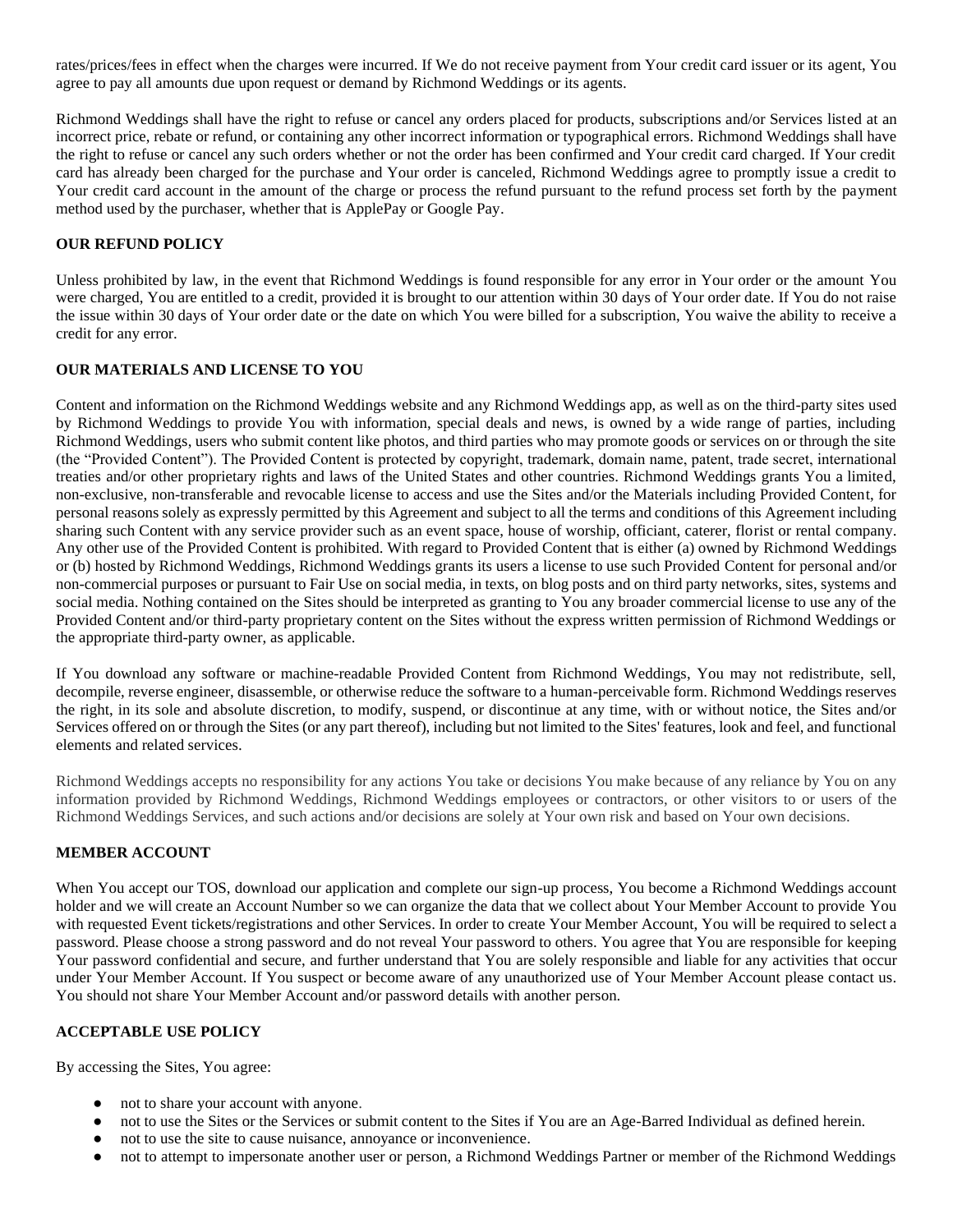team, including for purposes of placing false or fake Event tickets/registrations requests or queries

- not to advertise, or solicit, any user to buy or sell any products or services, unless authorized by Richmond Weddings.
- not to create or compile, directly or indirectly, any collection, compilation, database or directory from the Site content including but not limited to the Provided Content.
- not to attempt, through any means, to gain unauthorized access to any part of the Sites and/or any service, other account, computer system and/or network connected to any Richmond Weddings server.
- not to use the Sites in any manner that could damage, disable, overburden and/or impair any Richmond Weddings server, or the network(s) connected to any Richmond Weddings server, and/or interfere with any other party's use and enjoyment of the Sites.
- not to use any information obtained from the Sites or the Richmond Weddings Services in order to contact, advertise to, solicit, or sell to any Richmond Weddings service provider or other user
- not to use the Sites or any Provided Content as part of an effort to compete with or negatively impact the business of Richmond Weddings.
- not to use the Software or Services or Provided Content for any commercial purposes, including but not limited to, contacting or advertising to, soliciting or selling to, any service provider unless Richmond Weddings has given You permission in writing to do so.
- not to delete the copyright or other proprietary rights notice from any Provided Content or any portion of the Sites or in connection with any Event tickets or registrations, or other Richmond Weddings Services.
- to report any errors, bugs, glitches, unauthorized access methodologies or any breach of IP rights that You uncover in Your use of Software or the Services.
- not to use the Sites for any illegal purposes including but not limited identity fraud, credit card fraud.
- not to sell or transfer Your User Profile.
- to keep secure and confidential Your account password or any identification that We provide You.
- not to upload or transmit viruses or other harmful, disruptive or destructive files; and
- that you are not not based in Cuba, Iran, North Korea,Syria, or any other country thatis subject to a U.S. government embargo, or that has been designated by the U.S. government as a "terrorist-supporting" country.

# **LICENSES AND INDEMNIFICATION**

You shall not upload to, email to, distribute or otherwise publish through, or share with or through the Service any Content which is deemed by Richmond Weddings, in its sole discretion, to be libelous, defamatory, obscene, pornographic, harassing, or infringing of third party copyrights, trademarks or other intellectual property rights, or which otherwise violates any law, or which is deemed by Richmond Weddings in its sole discretion to be advertising or "spam".

If You send or post comments, images or videos (the "User Submission") on, to or at any page or site hosted, managed or controlled by Richmond Weddings including the Site, and any of Richmond Weddings' Facebook pages, or if You directly communicate with Richmond Weddings via email, a comment form, Twitter, or on Instagram, Tumblr or another social media service including by tagging Richmond Weddings, You grant Richmond Weddings a non- exclusive, royalty-free, perpetual, irrevocable, and fully sublicensable right to use, reproduce, modify, adapt, publish, translate, create derivative works from, distribute, and display such content throughout the universe in any media that currently exists and/or shall later be created (the "Submissions License"). You also grant Richmond Weddings the right to include and/or use the user name and/or email address that You submit with Your User Submission, if any, in connection with such User Submission, whether on the Service or in any other media, and that no additional consideration or credit needs to be provided to You by Richmond Weddings and/or any licensee thereof. If You believe that a user has violated the terms of these Terms of Service, it is not Your responsibility to call them out on it publicly; instead, please contact Richmond Weddings. Richmond Weddings shall have the right (but not the obligation) in its sole discretion to refuse or move any User Submission and/or block access by the public to any User Submission that violates the TOS or is otherwise deemed objectionable in Richmond Weddings's sole discretion. You acknowledge that Richmond Weddings are not obligated to pre-screen User Submissions and may not review User Submissions for purposes of compliance with the TOS or any other policy. Although we try to maintain a safe environment on our social media platforms and the Services, we are not responsible for the posts of any user and disclaim any liability for such posts. TO THE FULLEST EXTENT PERMITTED BY LAW, WE DISCLAIM ALL EXPRESS AND IMPLIED WARRANTIES, INCLUDING WARRANTIES OF MERCHANTABILITY, FITNESS FOR A PARTICULAR PURPOSE, TITLE, COMPATIBILITY, SECURITY, ACCURACY, NON-INFRINGEMENT, AND USEFULNESS, WITH RESPECT TO ANY CONTENT POSTED ON ANY OF Richmond Weddings' PLATFORMS OR ANY PLATFORM OR SERVICE ON WHICH Richmond Weddings POSTS, SHARES, DISTRIBUTES OR HOSTS CONTENT.

No User Submission shall include any material which is deemed by Richmond Weddings, in its sole discretion, to be libelous, defamatory, obscene, pornographic, harassing, or infringing of third party copyrights, trademarks or other intellectual property rights, or which otherwise violates any law, or which is deemed by Richmond Weddings in its sole discretion to be "spam" or unauthorized advertising. You acknowledge that by using the Service, You may be exposed to material that is offensive, indecent or objectionable, and You affirm that Richmond Weddings has no responsibility therefore.

You recognize that some content on this site, including all User Submissions and Provided Content, represents the viewpoints and/or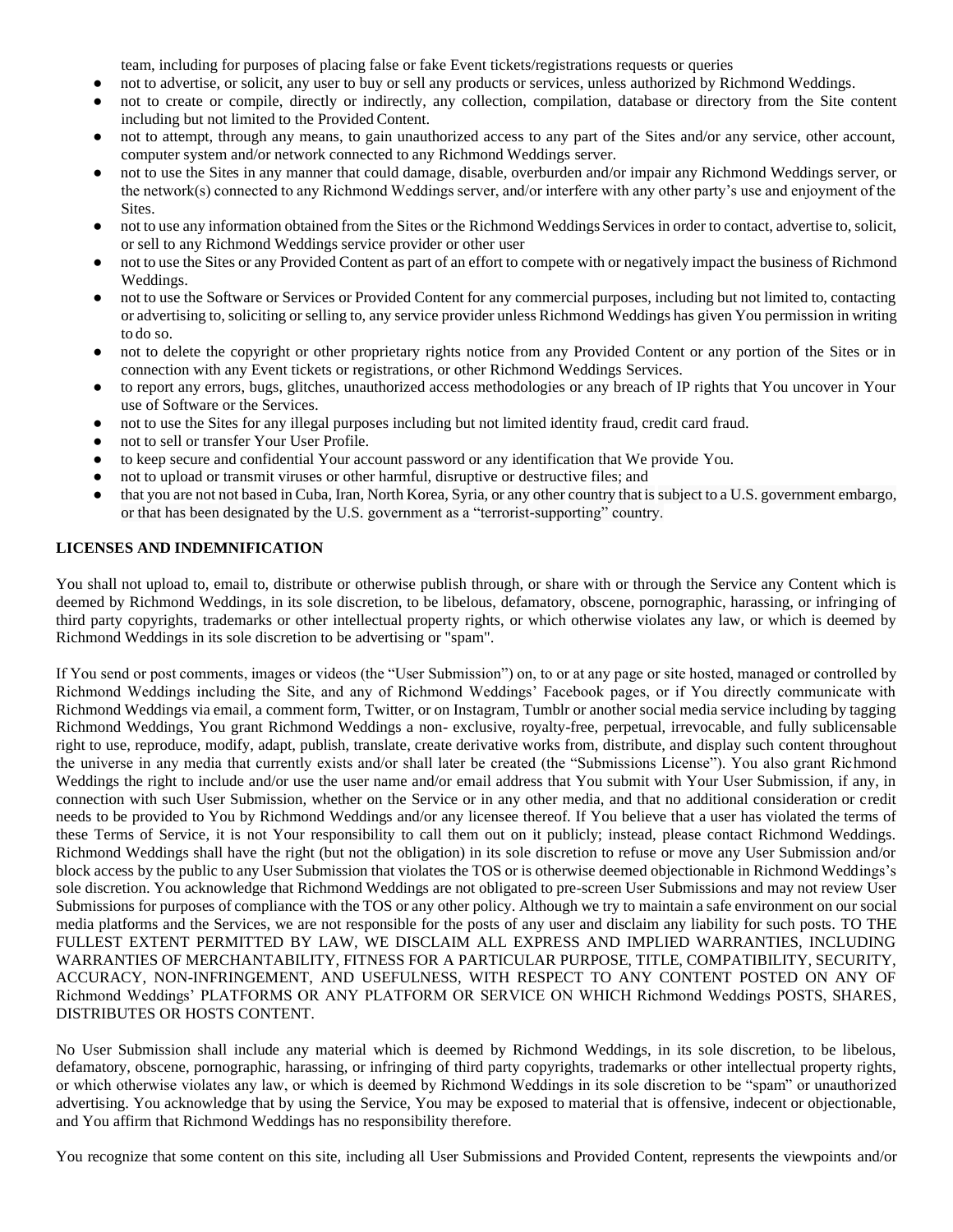opinions of the individual who has created such content, and is not endorsed by this site in any way. Richmond Weddings do not represent or endorse the accuracy or reliability of any advice, opinion, statement, or other information displayed, uploaded, or distributed through the Service by any third party including any user, information provider or any other person or entity. You acknowledge that any except as otherwise provided herein regarding pricing, any material You download, view, or otherwise access through the Service is at Your own risk, and You will be solely responsible for any damage or loss of data that results from the download of any such material.

By transmitting a User Submission or Provided Content, You represent and warrant that the Content and Your communication thereof conform to our TOS and that You own or have the necessary rights, licenses, consents and permissions, without the need for any permission from or payment to any other person or entity, to exploit, and to authorize us to exploit, such User Submission in all manners contemplated by these Terms of Service (including the Submissions License). If such rights are not assigned to us, Your license to create derivative works using our copyrighted works (in whole or in part) shall be null and void. You agree to the foregoing grant of rights, consents, agreements and assignments whether or not Your User Submissions are used by us. You hereby appoint us as Your agent with full power to enter into and execute any document and/or do any act which might be necessary to confirm the grant of rights, consents, agreements, assignments and waivers set forth in these terms of use. You agree that any User Submission You make are not being made in confidence or trust and that no confidential or fiduciary relationship is intended or created between You and us in any way, and that You have no expectation of any review, compensation or consideration of any type.

You understand that the technical processing and transmission of the Site, including Your Content contained therein, may involve transmissions over various networks, and may require changes to Your Content in order to conform and adapt to the technical requirements of connecting networks or devices. You understand and acknowledge that such transmission will involve servers in the United States and you assent to such transmission of Content outside your country of residence and/or citizenship.

Without limiting the scope of the Submissions License or any future grant of rights, consents, agreements, assignments, and waivers You may make with respect to Submissions, and to the extent allowed by applicable law, You hereby ratify any prior grant of rights, consents, agreements, assignments and waivers made by You with respect to Submissions submitted by You to us.

You agree to indemnify and hold harmless Richmond Weddings and its officers, directors, employees, agents and affiliates, from and against any losses, claims, actions, costs, damages, penalties, fines and expenses, including without limitation attorneys' fees and expenses, that may be incurred by an Indemnified Party arising out of, relating to or resulting from (a) Your User Submission; (b) Your misuse of the Website, Software or Services; (c) Your violation of this Agreement; (d) a claim, which if true, would constitute a violation by You of Your representations and warranties; (e) a claim alleging Your negligence or willful misconduct related to the Site or Your User Submission; (e) Your violation of any applicable laws, rules or regulations through or related to the use of the Website, Software or Services. In the event of any claim, allegation, suit or proceeding alleging any matter potentially covered by the agreements in this section, You agree to pay for the defense of the Indemnified Party, including reasonable costs and attorney's fees incurred by the Indemnified Party. The Company reserves the right, at its own cost, to assume the exclusive defense and control of any matter otherwise subject to indemnification by You, in which event You will fully cooperate with the Company in asserting any available defenses, and You may not settle any claim without the prior written consent of Richmond Weddings, which shall not be unreasonably withheld. This provision does not require You to indemnify any Indemnified Party for any unconscionable commercial practice by such party, or for such party's negligence, fraud, deception, false promise, misrepresentation or concealment, suppression or omission of any material fact in connection with the Website, Software or Services. You agree that the provisions in this section will survive any termination of Your account, this Agreement, or Your access to the Website, Software and/or Services. You agree that Richmond Weddings shall not be liable to You or any third-party for any termination of or limitation on Your access to the Services.

# **ALERTS**

Customers placing orders will receive email, pop-up or textual (including SMS) alerts about Richmond Weddings news and events, Services and/or processes if You have the Richmond Weddings App or Widget installed on Your mobile device or computer. Additionally, You may receive additional emails following an event soliciting feedback relating to that event or service or providing recommendations and news to You based on prior orders and other interactions with Richmond Weddings and with our partners and service providers.

## **THIRD PARTY INTERACTIONS**

Third-Party Websites, Applications and Advertisements. The Website and the Services may contain links to third-party websites ("Third-Party Websites") and applications ("Third-Party Applications") and advertisements for our other partners ("Third-Party Advertisements") for third parties (collectively and individually, "Third-Party Content"). When You click on a link to Third Party Content, the Company will not warn You that You have left the Company's Website or Services and will not warn You that You are subject to the terms and conditions (including privacy policies) of another entity. Such Third-Party Content is not under the control of the Company. The Company is not responsible for any Third-Party Content.

**App Stores.** You acknowledge and agree that the availability of the Application is dependent on the third party from which You received the Application license, e.g., the Apple iPhone or Android app stores ("App Store"). You acknowledge that this Agreement is between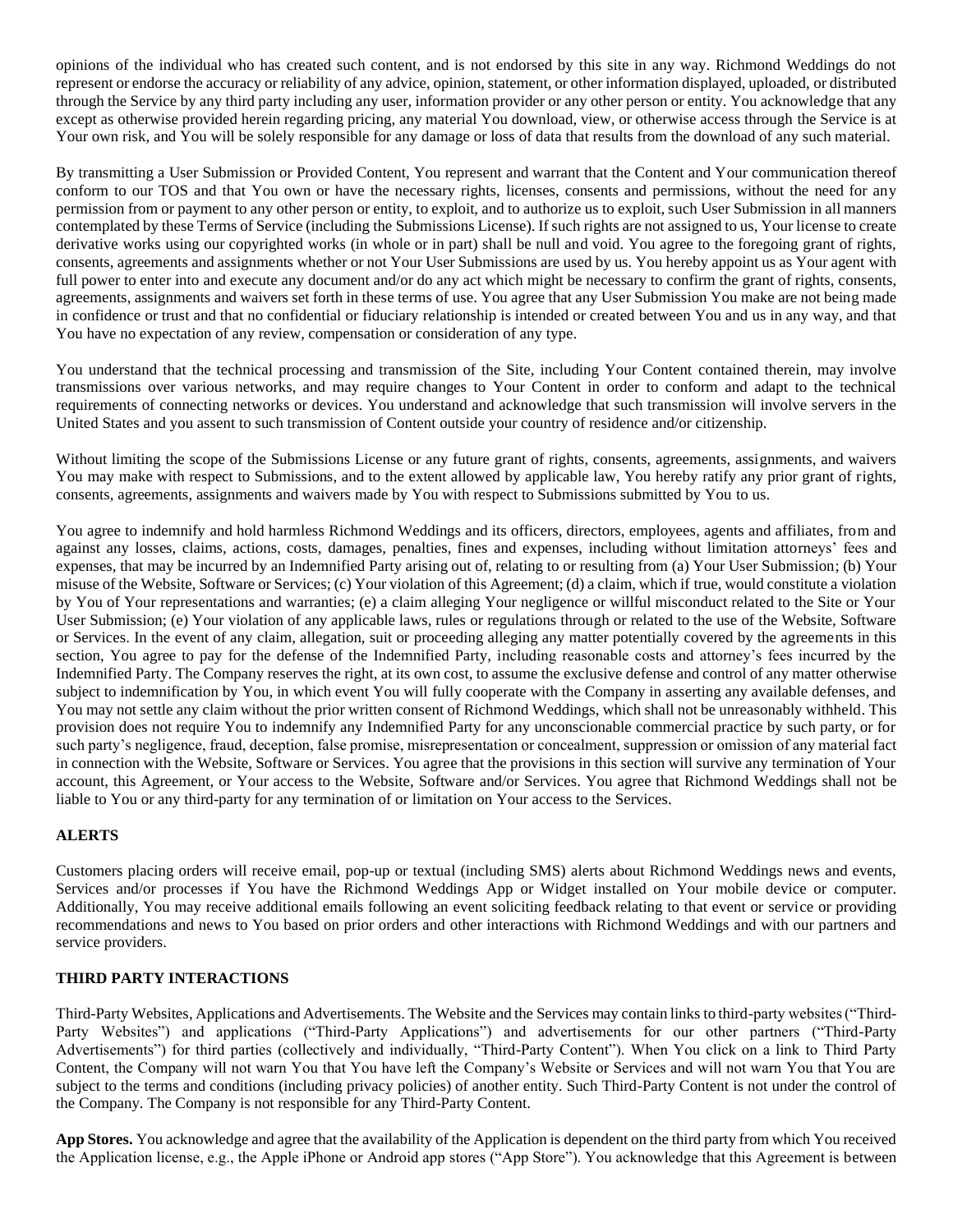You and Richmond Weddings and not with the App Store. Richmond Weddings, not the App Store, is solely responsible for the Software and the Services, including the Application and the Services, the Provided Content thereof, maintenance, support services and warranty therefor, and addressing any claims relating thereto (e.g., product liability, legal compliance or intellectual property infringement). In order to use the Application, You must have access to a wireless network, and You agree to pay all fees associated with such access. You also agree to pay all fees (if any) charged by the App Store in connection with the Application or the Services and any refund requested shall be granted at Richmond Weddings' sole discretion. You agree to comply with, and Your license to use the Application is conditioned upon Your compliance with, all applicable third-party terms of agreement (e.g., the App Store's terms and policies) when using the Application. You acknowledge that the App Store (and its subsidiaries) are intended third-party beneficiaries of the Agreement and have the right to enforce them.

**Ad Servers and Third-Party Hosted Content:** Richmond Weddings may include advertisements and content served and/or hosted by third-party providers, and reserves the right to share personally identifying information with Richmond Weddings' ad partners and business partners, as well as designees, advertisers, marketing firms and related third parties, for purposes of site/Service integrity and so we can provide You with information, data and/or Content that we believe You will be interested in.

Some of the content and/or works that You see displayed at the Sites is created or approved by Richmond Weddings, but is not hosted on the Sites. Such embedded content can include videos, tweets, articles, research opportunities, images that are hosted by third-party sites, or audio files ("Embedded Content") such as Tweets from Richmond Weddings, or YouTube videos uploaded by Richmond Weddings or our partners. If You access a page that includes Embedded Content, the content file may share data with the hosted site as if You were on or at the hosted site including in the form of cookies. Embedded Content is not governed by our Privacy Policy, and instead is covered by the Terms of Service and/or Privacy Policy of the service that hosts the Embedded Content.

**Cookies:** With respect to cookies: we use cookies to store visitor preferences and certain identifiers, customize Web page content based on visitors' browser type or other information that the visitor sends, and record past activity at a site in order to provide better service when visitors return to our site.

Richmond Weddings may, at a future time, use customer information for new, unanticipated uses not previously disclosed in our privacy notice. Richmond Weddings reserve the right to communicate with its users via communications methods provided by each or any user.

If You request that Richmond Weddings send information to a third party, such as a friend, Richmond Weddings may utilize the contact data provided by You to forward information to said third party and may retain said contact data as long as we feel appropriate.

## **THE RISK OF ERRORS, ISSUES AND OMISSIONS**

The Company's Software and Services may be subject to limitations, delays, and other problems inherent in the use of the Internet and electronic communications. Except as set forth in the Company's privacy policy or as otherwise required by applicable law, the Company is not responsible for any delays or other economic damage resulting from such problems. You acknowledge that access to the Service may involve third party fees (such as Internet service provider, mobile data fees or airtime charges). You are responsible for applicable fees, including those fees associated with the display of advertisements, transportation to or parking at any Event, if applicable. In addition, You must provide and are responsible for all equipment necessary to access Richmond Weddings Services in any medium or via any service.

# **COPYRIGHT POLICY**

Richmond Weddings respects the intellectual property of others, and We ask all of our users to do the same. If You believe that Your copyrighted work has been copied and is accessible on the Sites or a website through which our Services may be accessed in a way that constitutes copyright infringement, please provide our Copyright Agent (as set forth below) with notification containing the following information required by the Digital Millennium Copyright Act, 17 U.S.C. 512:

- 1. A physical or electronic signature of a person authorized to act on behalf of the copyright owner of the work that allegedly has been infringed;
- 2. Identification of the copyrighted work claimed to have been infringed, or, if multiple copyrighted works allegedly have been infringed, then a representative list of such copyrighted works;
- 3. Identification of the material that is claimed to be infringing and that is to be removed or access to which is to be disabled, and information reasonably sufficient to permit us to locate the allegedly infringing material, e.g., the specific web page address on the Sites;
- 4. Information reasonably sufficient to permit us to contact the party alleging infringement, including an email address;
- 5. A statement that the party alleging infringement has a good-faith belief that use of the copyrighted work in the manner complained of is not authorized by the copyright owner, its agent, or the law; and
- 6. A statement that the information in the notification is accurate, and under penalty of perjury, that the party alleging infringement is authorized to act on behalf of the copyright owner of the work that allegedly has been infringed.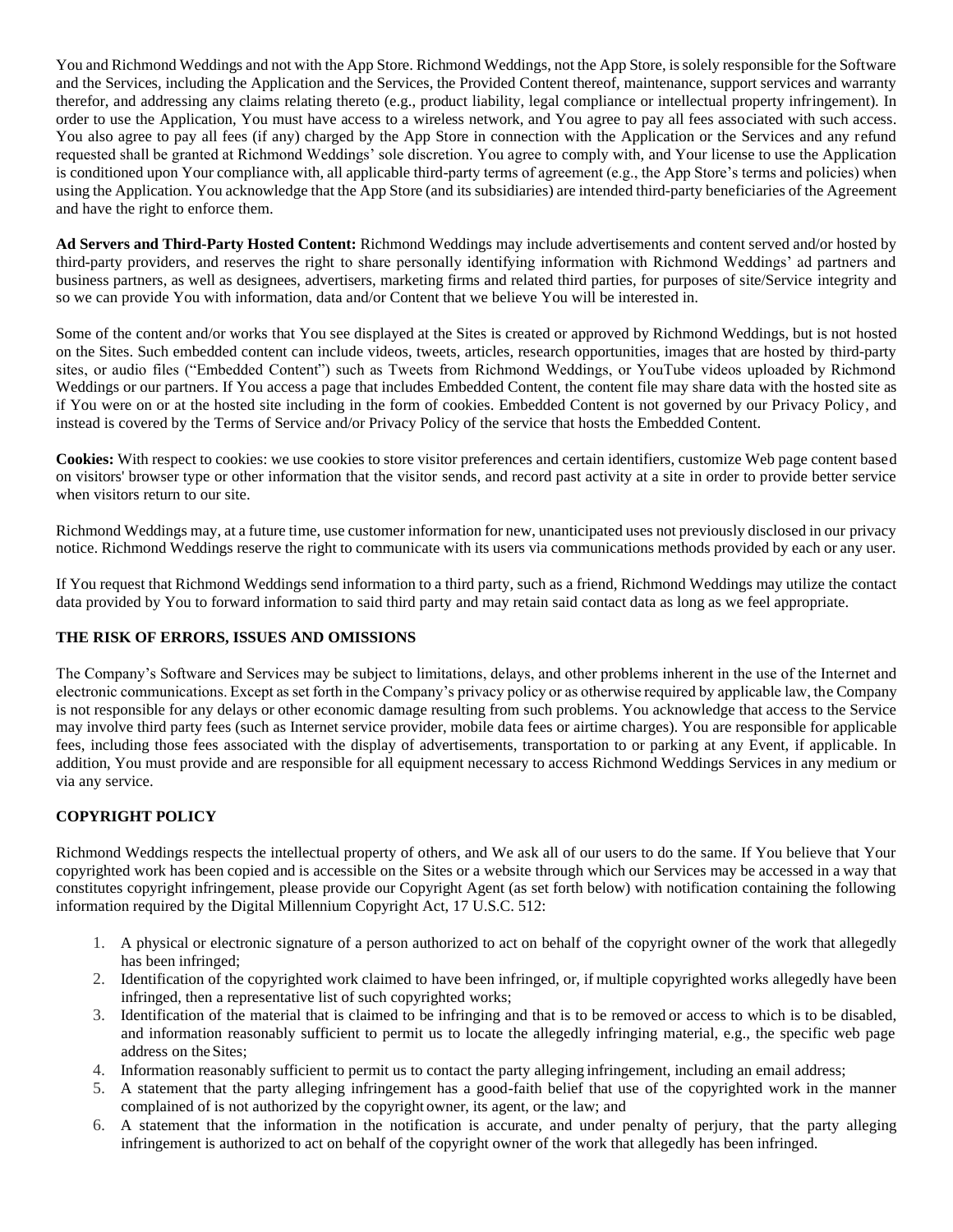# IPAgent@richmondweddings.com ATTN: Heidi Tandi, ESQ [1906-G North Hamilton Street, Richmond, VA 23230]

## **LIMITATIONS OF LIABILITY**

IN NO EVENT SHALL RICHMOND WEDDINGS BE LIABLE TO YOU FOR ANY INDIRECT, SPECIAL, INCIDENTAL, OR CONSEQUENTIAL DAMAGES, OR ANY LOSS OR DAMAGES WHATSOEVER (EVEN IF RICHMOND WEDDINGS HAS BEEN PREVIOUSLY ADVISED OF THE POSSIBILITY OF SUCH DAMAGES), IN A WARRANTY, CONTRACT, OR NEGLIGENCE ACTION THAT IN ANY MANNER ARISES OUT OF OR IN CONNECTION WITH THE USE, INABILITY TO USE, PERFORMANCE OF, OR SERVICES PROVIDED ON OR THROUGH THE SITES. RICHMOND WEDDINGS ASSUMES NO RESPONSIBILITY AND SHALL NOT BE LIABLE FOR ANY DAMAGES TO, OR VIRUSES THAT MAY INFECT YOUR COMPUTER EQUIPMENT OR OTHER PROPERTY ON ACCOUNT OF YOUR ACCESS TO, USE OF, BROWSING OF, OR DOWNLOADING OF ANY MATERIAL FROM THE SITES OR APP. Richmond Weddings ASSUMES NO RESPONSIBILITY OR LIABILITY IN ANY MANNER ARISING OUT OF OR IN CONNECTION WITH ANY INFORMATION, CONTENT, PRODUCTS, SERVICES, OR MATERIAL AVAILABLE ON OR THROUGH THE SITES, AS WELL AS ANY THIRD PARTY WEBSITE PAGES OR ADDITIONAL WEBSITES LINKED TO THIS SITE, FOR ANY ERROR, DEFAMATION, LIBEL, SLANDER, OMISSION, FALSEHOOD, OBSCENITY, PORNOGRAPHY, PROFANITY, DANGER, INACCURACY CONTAINED THEREIN OR HARM TO PERSON OR PROPERTY CAUSED THEREBY. IN NO EVENT SHALL RICHMOND WEDDINGS' TOTAL LIABILITY TO YOU FOR ALL DAMAGES, LOSSES AND CAUSES OF ACTION, WHETHER IN WARRANTY, CONTRACT, OR NEGLIGENCE EXCEED THE AMOUNT PAID BY YOU TO RICHMOND WEDDINGS OR A MERCHANT, IF ANY. BECAUSE SOME JURISDICTIONS DO NOT ALLOW THE EXCLUSION OR LIMITATION OF LIABILITY FOR CONSEQUENTIAL OR INCIDENTAL DAMAGES, THE ABOVE LIMITATIONS MAY NOT APPLY TO YOU.

YOU AND RICHMOND WEDDINGS AGREE THAT THE WARRANTY DISCLAIMERS AND LIMITATIONS OF LIABILITY IN THIS AGREEMENT ARE MATERIAL, BARGAINED-FOR BASES OF THIS AGREEMENT, AND THAT THEY HAVE BEEN TAKEN INTO ACCOUNT IN DETERMINING THE CONSIDERATION TO BE GIVEN BY EACH PARTY UNDER THIS AGREEMENT AND IN THE DECISION BY EACH PARTY TO ENTER INTO THIS AGREEMENT. YOU AND RICHMOND WEDDINGS AGREE THAT THE WARRANTY DISCLAIMERS AND LIMITATIONS OF LIABILITY IN THESE TERMS OF USE ARE FAIR AND REASONABLE.

YOU UNDERSTAND AND AGREE THAT ANY DISPUTE OVER PRIVACY IS SUBJECT TO THE TERMS OF THIS PRIVACY POLICY AND THE AGREEMENT, INCLUDING, BUT NOT LIMITED TO, LIMITATIONS ON DAMAGES AND MANDATORY MEDIATION OF DISPUTES. YOU AGREE THAT OUR LIABILITY FOR ANY BREACH OF THIS PRIVACY POLICY IS LIMITED TO THE SUM OF \$100, BUT ONLY TO THE EXTENT THAT SUCH CLAIM IS NOT OTHERWISE BARRED BY THE AGREEMENT. SOME JURISDICTIONS DO NOT ALLOW FOR LIMITED LIABILITY OR EXCLUSION OF IMPLIED WARRANTIES. IF THESE LAWS APPLY TO YOU, THEN SOME OR ALL OF THE ABOVE DISCLAIMERS, EXCLUSIONS, OR LIMITATIONS MIGHT NOT APPLY TO YOU, AND YOU MIGHT HAVE ADDITIONAL RIGHTS.

IF YOU ARE DISSATISFIED WITH THE SITE OR DO NOT AGREE TO ANY PROVISIONS OF THESE TERMS OF USE, YOUR SOLE AND EXCLUSIVE REMEDY IS TO DISCONTINUE USING THE SITE, SERVICE AND RICHMOND WEDDINGS APP, IF ANY, EXCEPT AS MAY BE OTHERWISE PROVIDED FOR IN THIS AGREEMENT.

## **MISCELLANEOUS GOVERNING LAW**

You acknowledge and agree that Your access to and/or use of the Sites, the Materials, Provided Content and other content on the Sites is subject to all applicable international, federal, state and local laws and regulations. The terms, conditions and policies contained in this Agreement shall be governed by and construed in accordance with the laws of the Commonwealth of Virginia, without regard to its conflict of laws principles. User agrees to jurisdiction any court of competent jurisdiction in Henrico County.

## **DISPUTE RESOLUTION**

#### **Arbitration**

You agree that all claims, disputes or disagreements that may arise out of the interpretation or performance of this Agreement, or that in any way relate to Your use of the Sites, the Materials and/or other content on the Sites, shall be submitted exclusively to binding arbitration.

Arbitration means that an arbitrator and not a judge or jury will decide the claim. Rights to prehearing exchange of information and appeals may also be limited in arbitration. You acknowledge and agree that You and Richmond Weddings are each waiving the right to a trial by jury. You further acknowledge and agree that You waive Your right to participate as a plaintiff or class member in any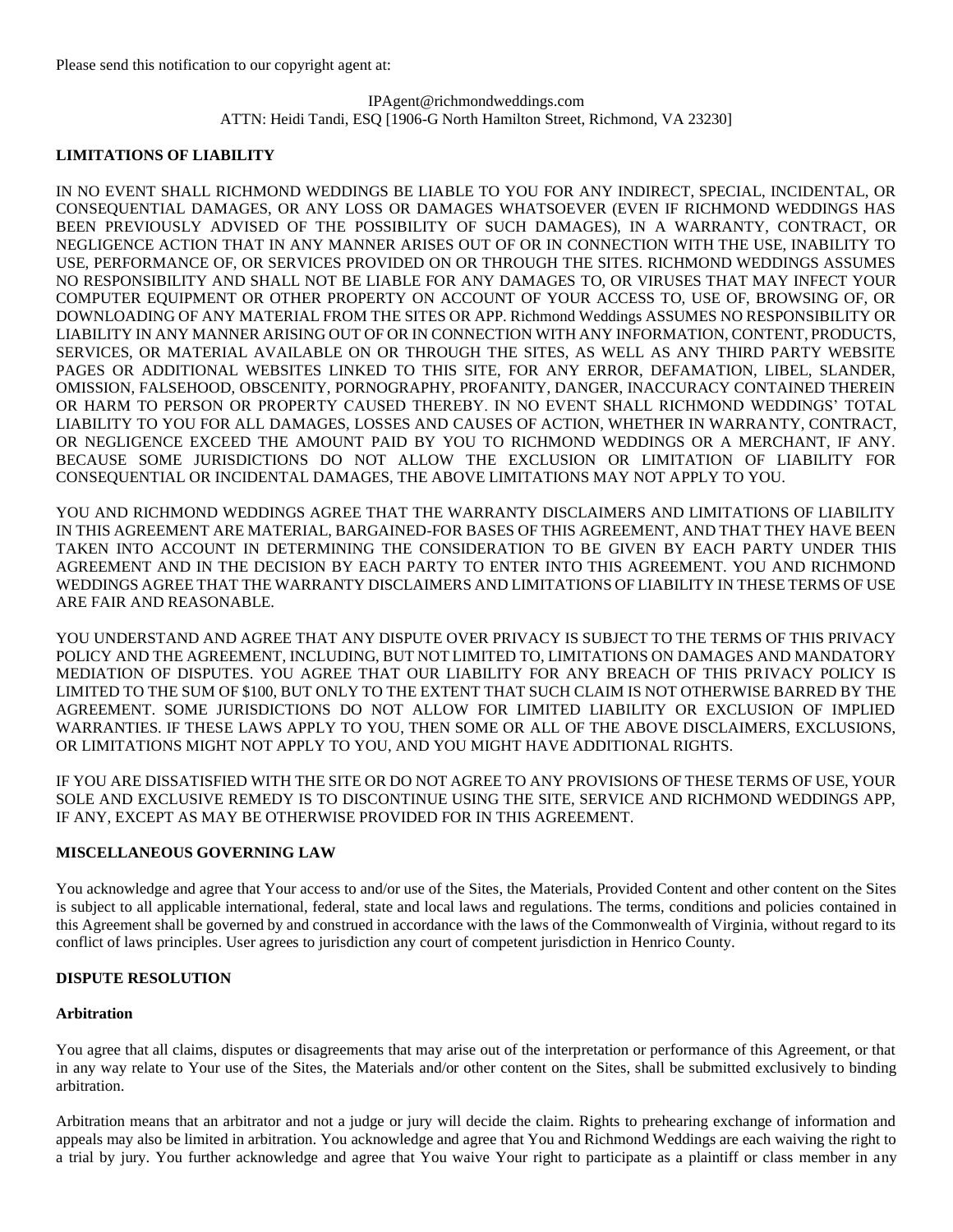purported class action or representative proceeding. Further, unless both You and Richmond Weddings otherwise agree in writing, the arbitrator may not consolidate more than one person's claims and may not otherwise preside over any form of any class or representative proceeding. If this specific paragraph is held unenforceable, then the entirety of this "Dispute Resolution" section will be deemed void. Except as provided in the preceding sentence, this "Dispute Resolution" section will survive any termination of these Terms of Service. You agree that, regardless of any statute or law to the contrary, any claim or cause of action arising out of or related to use of the Service including the ToS must be filed within one (1) year after such claim or cause of action arose or be forever barred.

## **Arbitration Rules**

The arbitration will be administered by the American Arbitration Association ("AAA") in accordance with the Commercial Arbitration Rules and the Supplementary Procedures for Consumer Related Disputes (the "AAA Rules") then in effect, except as modified by this "Dispute Resolution" section. (The AAA Rules are available at https://www.adr.org/Rules or by calling the AAA at 1-800-778-7879). The Federal Arbitration Act will govern the interpretation and enforcement of this Section.

#### **Arbitrator Powers**

The arbitrator, and not any federal, state, or local court or agency, shall have exclusive authority to resolve any dispute relating to the interpretation, applicability, enforceability or formation of this Arbitration Agreement including, but not limited to any claim that all or any part of this Arbitration Agreement is void or voidable. The arbitration will decide the rights and liabilities, if any, of You and the Company. The arbitration proceeding will not be consolidated with any other matters or joined with any other proceedings or parties. The arbitrator will have the authority to grant motions dispositive of all or part of any claim or dispute. The arbitrator will have the authority to award monetary damages and to grant any non-monetary remedy or relief available to an individual under applicable law, the arbitral forum's rules, and this Agreement (including this Arbitration Agreement). The arbitrator will issue a written statement of decision describing the essential findings and conclusions on which any award (or decision not to render an award) is based, including the calculation of any damages awarded. The Arbitrator shall follow the applicable law. The arbitrator has the same authority to award relief on an individual basis that a judge in a court of law would have. The arbitrator's decision is final and binding on You and the Company.

### **TERMINATION**

At its sole discretion, Richmond Weddings may modify or discontinue the Services, or may modify, suspend or terminate Your access to the Software or the Services, for any reason, with or without notice to You and without liability to You or any third party. In addition to suspending or terminating Your access to the Software or the Service, The Company reserves the right to take appropriate legal action, including without limitation pursuing civil, criminal or injunctive redress. Even after Your right to use the Software is terminated, this Agreement will remain enforceable against You. You may terminate this Agreement at any time by ceasing all use of the Software and Services. The terms and conditions contained in this Agreement that by their sense and context are intended to survive the performance hereof by the Parties hereunder, including but not limited to the provisions relating to Licenses, Indemnity, Disclaimer of Warranties and Limitation of Liability, shall so survive the completion of the performance, cancellation or termination of this Agreement.

## **PRIVACY POLICY**

You understand that by using the Service, You consent and agree to the collection and use of certain information about You and Your use of the Service in accordance with our Privacy Policy and our Terms of Service which are incorporated herein by reference.

Your security is our leading priority and we take industry-standard precautions to protect Your information. We use Apple Pay and Google Pay, so no unauthorized persons are able to read the payment data You have entered online, and we do not store Your credit card information on our servers; all payment processing is done via StrApplePay and Google Pay pursuant to their Privacy Policy and Terms of Service.

#### **Your Information**

For purposes of these Terms of Service and any agreement with Richmond Weddings that incorporates them by reference, "Personal Data" is defined as personally identifying information, including but not limited to a username, account number, email address, IP information and any personally identifying information entered by a User on the Services including address and payment information; in order to provide you with the Services you wish to obtain through Richmond Weddings, we may also obtain uploaded, compressed and/or edited photographs as well as information related thereto such as the time and date the picture was taken, and the location thereof and associate that data with your account.

"Special Categories of Personal Data" is defined as data revealing health, racial or ethnic origin, political opinions, religious or philosophical beliefs, trade union membership, personal relationships or sexual orientation. Information that falls into "Special Categories of Personal Data" may be submitted by you when you provide Us with information about your wedding/event location, the individual officiating at your event, your food preferences, your nationality (if you provide it), and in other data provided by you. Also,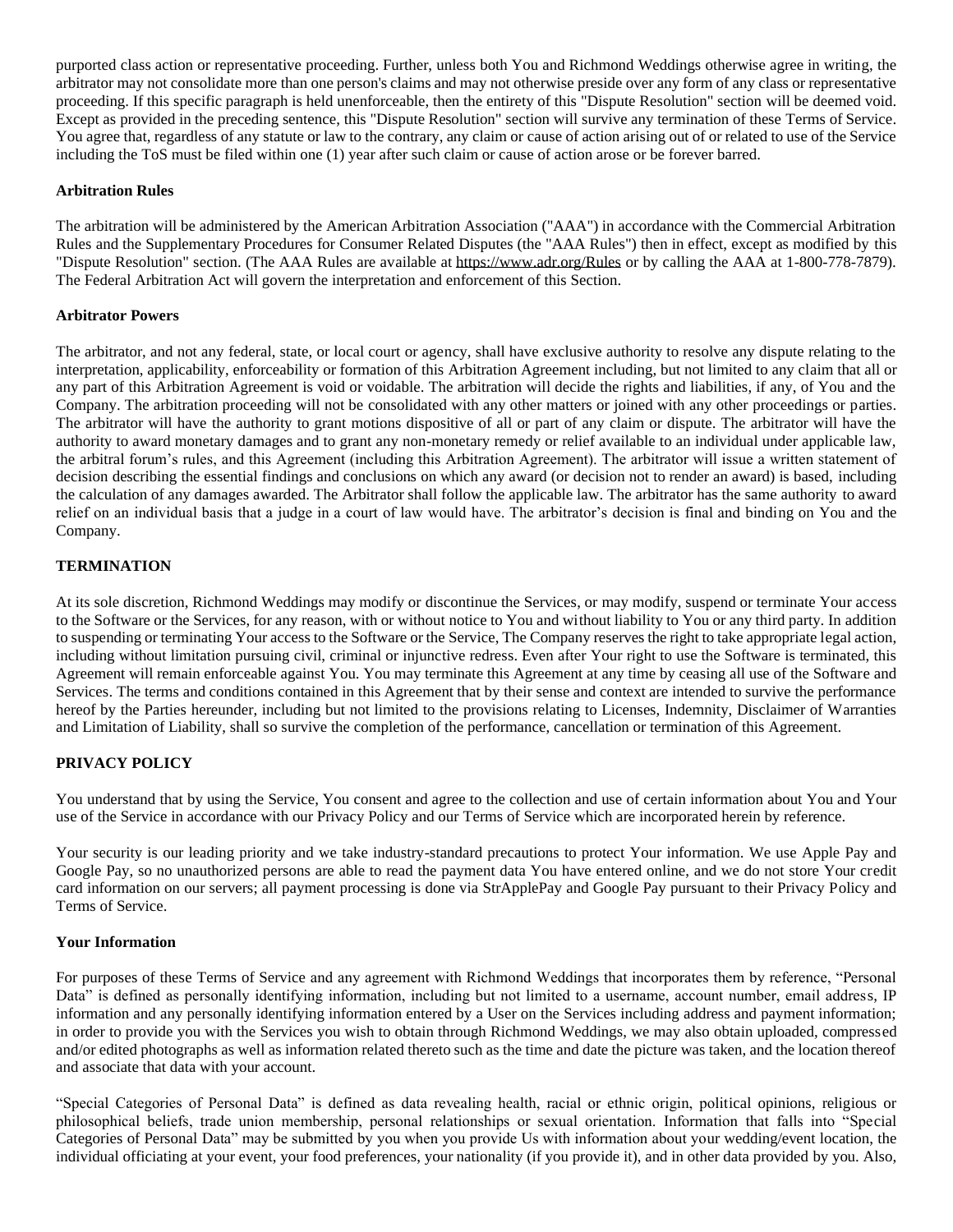in the event You ask us to ship items and/or Event tickets/registrations to a postal address or an email address that is affiliated with a house of worship, a hospital, a campaign office or a picket line, You may be providing such information incidentally; You consent to our use, storage, retention and processing of data included in these Special Categories of Personal Data in the same way that We use, store, retain and process Your Personal Data, and agree that the term Personal Data as used herein includes Special Categories of Personal Data and Interactive Data, as defined below.

We may also collect "Interactive Data", meaning browser type, Internet service provider, device type/model/manufacturer, operating system, date and time stamp, and a unique ID that allows us to identify Your browser, mobile device, pages you visit, cell service/wifi provider or Your account (including, for example, a persistent device identifier or an Ad ID), and other similar information; You consent to such collection so that we can perform Services to You in connection with an Order (which is a contract between You and Us) and/or so we can provide You with relevant and/or requested Provided Content, data, information and Services. To improve our Services and avoid errors, we may obtain certain analytical information including records of the user sign in process, as well as login and logoff times, object loss metrics, test processes, button and action data and related information; such data may be shared with Instabug and/or Amplitude so we can provide You with the Services you want to receive, error-free.

Your Information, including Personal Data, is collected, stored, processed, used and archived pursuant to this Privacy Policy. In order to use Richmond Weddings' Services, You may from time to time provide personally identifying and other forms of information, including, but not limited to, Your name, street address, email address, phone number, and other contact information. In addition, We and our third party service providers may collect Your billing, shipping, and other information, and We may collect other supplemental information from third parties. You can always choose not to provide any information, but then You might not be able to take advantage of many of Richmond Weddings' products and Services. Like most standard website servers, We use log files to collect Internet Protocol ("IP") addresses, browser type, Internet Service Provider ("ISP"), referring/exit pages, platform type, and date/time stamp. We may use the information to analyze site usage, administer the site, understand usage and navigation trends in the aggregate, and determine the relevance of content. IP addresses are also linked to personally identifiable information, to better the user's experience when using the Website. Although, We have no obligation to do so, We may also retain any email, letter, or other correspondence between You and Richmond Weddings and any representative or agent thereof, to ensure quality control.

Information supplied by You to Richmond Weddings may be used to serve You and to operate and maintain Our Services, and in performance of any contract You enter into with us including any order placed via the Sites. For example, We may use the information to respond to Your requests, to customize future use of the Website for You, to improve our Website, to make recommendations to You, to remind You of past orders, and to communicate with You. We may use Your email address or information without Your consent, for a range of purposes including managing, tracking, completing and confirming any order including Event tickets/registrations, processing Your payment, marketing, quality of service and administrative purposes, and we reserve the right to share Your personally identifying information with any entity that You order products from via Richmond Weddings, as well as our staff/employees/contractors/team and a currency/credit card processing company whose role is to bill users for purchases made via Richmond Weddings. Those companies may or may not retain, share, store, or use personally identifiable information for secondary purposes. We reserve the right to partner with any third party to provide specific Services and process, store and organize Personal Data on our behalf.

We may use Your Personal Data in connection with information from You that is not Personal Data which we have collected in a manner such that the end-product does not personally identify You or any other user of the Service. We may make information that would otherwise be deemed Personal Data (e.g. the number of Users who have ordered from a particular partner, or who live in a particular zip code) non-personally identifiable by either combining it with information about other users (aggregating Your Personal Data with information about other users), or by removing characteristics (such as Your name or email address) that make the information personally identifiable. This process is known as de-personalizing or anonymizing Your information.

You through this Terms of Service Agreement which includes this Privacy Policy, You grant us a royalty-free, worldwide, perpetual, irrevocable and fully transferable right and license to use Your Personal Data in connection with the creation and development of analytical and statistical analysis tools relating to the use of the customer data we collect in providing the Service (the "**Analytical Data**"). We may share Your Personal Data with service providers that we engage for the purpose of processing information on our and Your behalf. For example, we may partner with other companies to process payments for the Service. Additionally, we may partner with other companies to process, analyze, and/or store data, including, but not limited to, Analytical Data. While providing services for us, these companies may access Your Personal Data. To the extent applicable, we require these entities to comply with this Privacy Policy and appropriate confidentiality and security measures. You expressly authorize and consent that we can make any commercial use of the Analytical Data, including without limitation, sharing the Analytical Data with third parties.

We do not knowingly solicit, collect or process information from children who (a) are residents or citizens of the European Union and under the age where consent of a parent or legal guardian is required for the processing of Personal Data of children including email addresses and IP addresses, as well as certain uses of cookies; or (b) users who are under the age of thirteen (13) and residents or citizens of any other country (an "Age-Barred Individual").

In compliance with United States regulations regarding online privacy for children, Richmond Weddings do not knowingly solicit or collect information from children under the age of thirteen (13) or any other Age-Barred Individual. Age-Barred Individuals are not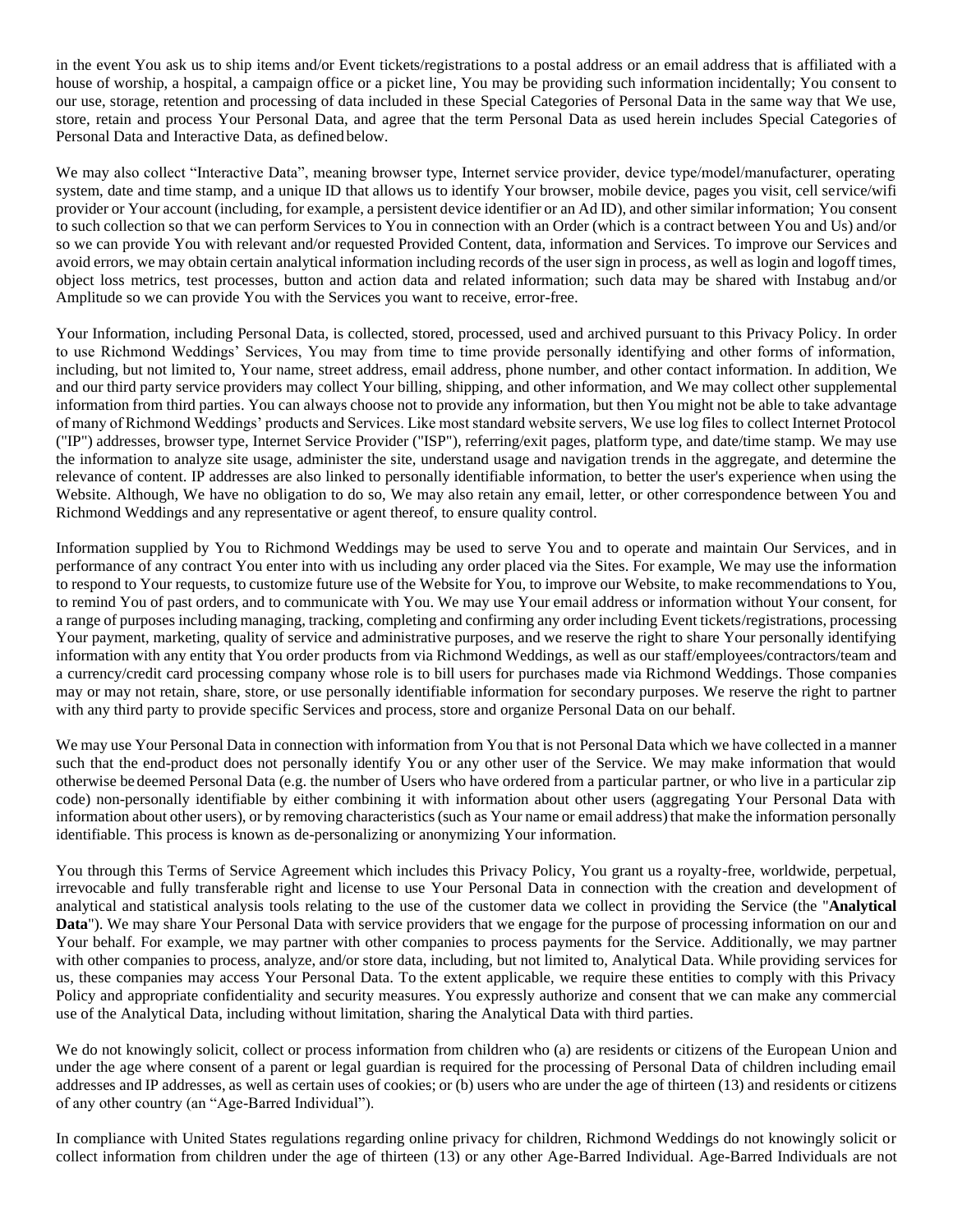permitted to have an account, use any Richmond Weddings website or app, or submit Content of any type to Richmond Weddings. By using the Service and/or submitting an order, You thereby confirm that You are eighteen (18) years old or older, and not an Age-Barred Individual.

By providing Personal Data (including email, wedding/event date and address information) on or via one of Our forms, or on/through the Richmond Weddings App, You consent to the collection, storage and processing of the data provided by You manually, as well as IP information which we may use for localization, corporate compliance, legal and auditing purposes, in connection with Richmond Weddings' business purposes, such as data analysis, audits, fraud prevention, developing new Services and/or features, enhancing and improving our Services, documenting usage, analyzing and researching user trends and researching/documenting the effectiveness of any promotional campaign; and to our sharing of that information with the entity You ordered from, as well as processing payment for that order, following up with You regarding Your order and making recommendations for future orders, Events and content from trusted partners. You expressly consent to the storage of Your Personal Data in the United States, Canada and other countries as Your Personal Data and other information may be stored and processed in any country where we have operations or where we engage service providers. We may transfer Personal Data that we maintain about You to recipients who are located, temporarily or permanently, in countries other than the country in which the Personal Data was originally collected. Those countries may have data protection rules that are different from those of Your country. However, we will take measures to ensure that any such transfers comply with applicable US data protection laws and that Your Personal Data remains protected to the standards described in this Privacy Policy. Your personal information may therefore be subject to privacy laws that are different from those in your country of residence. In certain circumstances, courts, law enforcement agencies, regulatory agencies or security authorities in those other countries may be entitled to access Your Personal Data. We will share personal information if we have a good faith belief that (i) access, use, preservation or disclosure of such information is reasonably necessary to satisfy any applicable law, regulation, legal process, such as a court order or subpoena, or a request by law enforcement or governmental authorities, (ii) such action is appropriate to enforce our Terms of Service, including any investigation of potential violations thereof, (iii) such action is necessary to detect, prevent, or otherwise address fraud, security or technical issues associated with the Service, or (iv) such action is appropriate to protect the rights, property or safety of Richmond Weddings, its employees/contractors/officers/affiliates, users of the Service or others.

If You have any question about Richmond Weddings' security, You can send an email to IPAgent@richmondweddings.com. Although We intend to use reasonable security safeguards to protect the security of personal information, WE HAVE LIMITED CONTROL AND WE CANNOT PROVIDE OR GUARANTEE COMPLETE SECURITY OF ANY INFORMATION; THEREFORE, Your POSTING OR TRANSMITTING PERSONAL INFORMATION IS DONE AT YOUR SOLE RISK. If there is a breach in the security of Richmond Weddings' Services that impacts or involves Your Personal Data, We will contact You at Your then-current email address; we are not responsible for contacting You in the event of a security breach by or at Your credit card company that does not involve Your Richmond Weddings account.

The personal information you provide to us will allow us to run and operate our Service, such as to fulfill your order; maintain the integrity of the Service and the Content that we host; provide you with the Content that you are seeking; minimize spam; and for other legal and accounting/audit reasons; alert you of new products or services, features, or enhancements; handle your questions or issues; administer promotions, contests and sweepstakes; display relevant marketing to you; provide you software and application updates and upgrades; to combat fraud and abuse; and notify you of promotions, updates, or special offers that we think may interest you. We also use information in the aggregate to understand how our users as a group use the services and resources provided on our Service. We also use your email address and phone number as part of the Service in sending you messages about the Service and other general announcements.

- 1. We collect personally identifying information such as Your IP address and e-mail address when You register for/create a user account with the Service, visit any of the sites and Services that are part of Richmond Weddings family of sites, or use any of Richmond Weddings's Services. We may use third-party services to store, process, or transmit data, or perform other technical functions related to operating the Service. These services may include spam detectors, backup services, icon hosting, and email services; a list of third- party services is provided in our Subprocessor List. While we endeavor to ensure our service providers' compliance with our privacy strictures, we cannot guarantee other services' performance. We or the services we use store or process Your Personal Data in data centers located in the United States and Canada and may subcontract processing to, or share Your information with, third parties located in countries other than those countries and/or Your home country. Your Personal Data may therefore be subject to privacy laws that are different from those in Your country of residence. Information collected within the European Economic Area ("EEA") and Switzerland may, for example, be transferred to and processed by third parties identified above, located in a country outside of the EEA and Switzerland, where You may have fewer legal rights in relation to Your information.
- 2. We will use Your e-mail address internally for purposes of managing Your account and maintaining site integrity; in the event the Service allows Users to share photographs, videos and/or comments, such Content will be connected to the User Name of the User submitting such content; if at that time You agree to allow Your e-mail address and/or User Name to be public, it will be public; if You opt to make it public, everyone has the ability to access it and use it for any purpose. We may occasionally send e-mails to You from Richmond Weddings about Your account, Your orders, our recommendations to You, and news about Richmond Weddings that we reasonably believe to be of use to our registered users. By creating and maintaining a User Account on and with Richmond Weddings, You consent to receiving such emails. We reserve the right to reply to any e- mail message You send to Richmond Weddings and/or its personnel.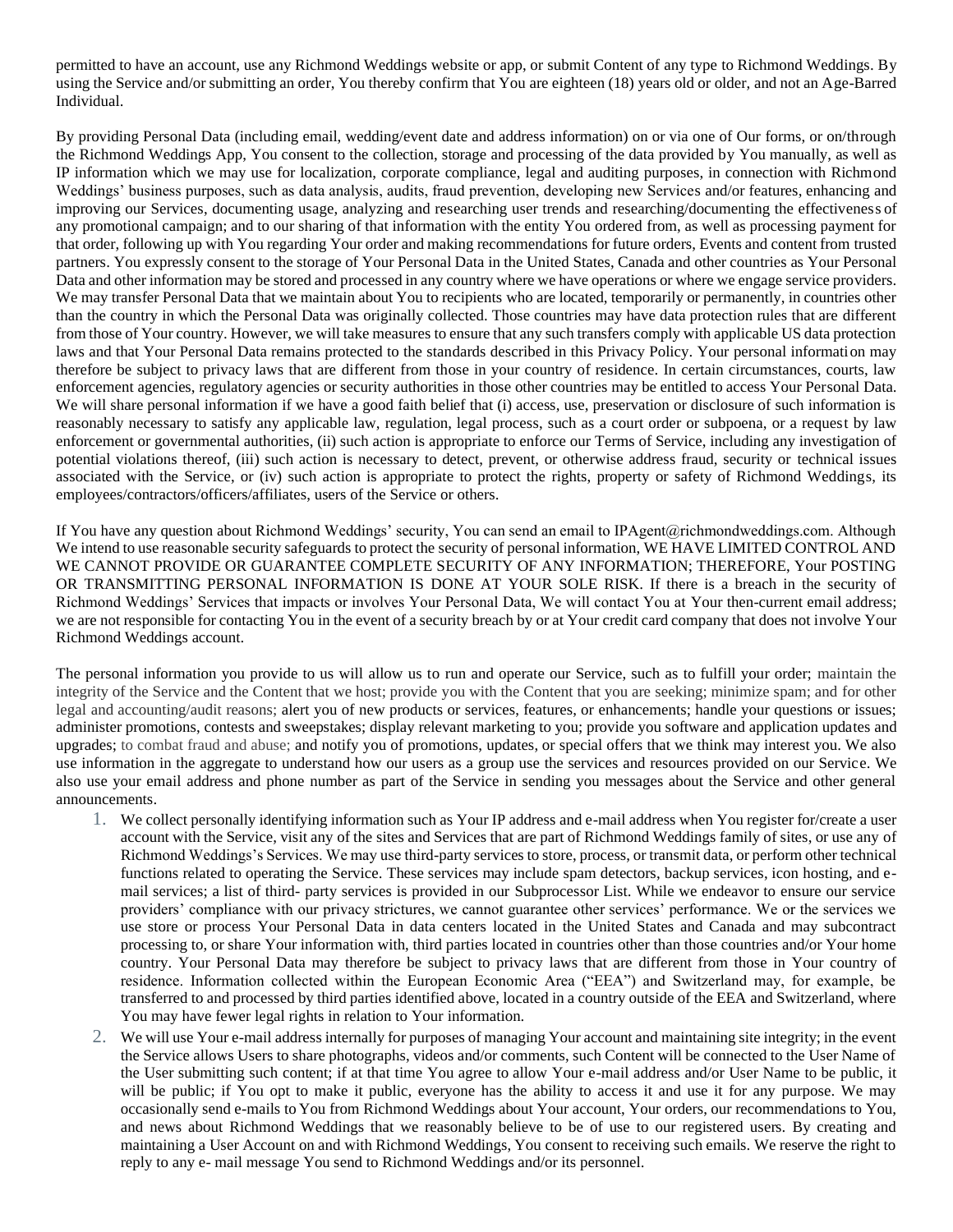- 3. We may use your Personal Data in connection with information that we have collected in a manner such that the end-product does not personally identify you or any other user of the Service. We may make information that would otherwise be deemed Personal Data non-personally identifiable by either combining it with information about other users (aggregating your personal information with information about other users), or by removing characteristics (such as your name or email address) that make the information personally identifiable. This process is known as de-personalizing or anonymizing your information.
- 4. **Social Networking Sites.** We may share the information in your account (including your personal information) with the SNS that you have linked to your account. The SNS have access to your personal information only for this purpose (unless the SNS has received your personal information independently of the Service) and not for other purposes. You may be able to post recent activity through the Service back to your SNS account. You will be prompted to decide whether or not your activity through the Service will be shared and disclosed on your SNS service.

## *5. We collect, process and retain the following data for the following reasons:*

- a. E-mail Addresses: We collect e-mail addresses of and from those who communicate with us via e-mail and any Content or Personal Data included in e- mails to us, as well as whether You open emails or click the links contained in emails. We need this information so we can respond to You, and so we can handle questions about the Service, and for other legal and accounting/audit reasons including maintaining the integrity of the Service and the Provided Content that we host.
- b. User-Specific Information: We collect data and information about what pages users access or visit including Your interactions with integral Service features such Orders and Your choices there, location information so we can direct You to Richmond Weddings near You, referral information (i.e. data about what site You are coming to the Service from and where You go to when You leave Richmond Weddings) and whether there are errors in displaying Provided Content to You. We need this information to maintain the integrity of the site, the Service and the Content that we host; to process Your orders and provide You with the items You ordered from our partners and third parties; to provide You with Content; to minimize spam; and for other legal and accounting/audit reasons.
	- i. You consent to our collection, processing and retention of Your Personal Data, Your Content, and personal information (the "User Information") connected therewith, when You submit Content via Richmond Weddings Services. You also acknowledge that we are collecting Your User Information pursuant to our performance of a contract between You and Richmond Weddings for Richmond Weddings to analyze Your Provided Content We need such consent because Your purpose in and reason for entering into the contract was for items/Provided Content to be analyzed for You. In order for Richmond Weddings to perform under the Contract, Your User Information also needs to be accessible to those on Richmond Weddings' team who have access to our servers, code, algorithms and operations, and to Richmond Weddings management, Personnel, and legal and accounting support teams, to maintain the integrity of the Service, enforce these Terms of Service and maintain the integrity of the Service.
	- ii. In the event we allow Users to create public profile pages, You consent to our collection, processing, retention and display of Your user name to create said public profile page, and to our collection, processing, retention and display of any Personal Data and Content that You submit for inclusion on said Public Profile Page. We need such consent because Your purpose in and reason for including information in Your Profile is for that Personal Data and Content to be visible to the general public.
	- iii. In the event we allow Users to write and share comments, You consent to our collection, processing, retention and display of text that You submit as Reviews or Posts, as well as Your Personal Data associated therewith. We need such consent because Your purpose in and reason for submitting a comment is for that Content to be visible to the general public.
	- iv. By and through Your use of the Services, You consent to our collection, processing, retention and use of Your IP address for a limited time; we need this consent to provide You with information about Richmond Weddings nearest to You, and other location-based services. Temporarily collecting, processing, and retaining IP addresses also enables us to conduct internal management of the Services, maintain server and Service integrity, and reduce spam. Certain IP information may be collected by the server for log purposes and used for limited technical assessments of the Service.
	- v. When You make a purchase via Richmond Weddings, You will be asked to freely give informed and unambiguous consent that the Personal Data that You submit in conjunction with Your Order ("Order Information") can be collected, processed and retained for purposes of enabling You to use Services and tools that are available only to account-holders, as well as for site/Service integrity, legal and accounting/auditing purposes. Order Information includes Your credit or debit card number, card expiration date, CVV code, and billing/payment account address which are shared with payment services providers to process payments; prevent, detect, and investigate fraud or other prohibited activities; facilitate dispute resolution such as chargebacks or refunds; and for other purposes associated with the acceptance of payment methods including credit or debit cards.
	- vi. After You create an account with the Services, we may work with third parties on statistical modelling tools that enables us to recognize and contact You across multiple devices.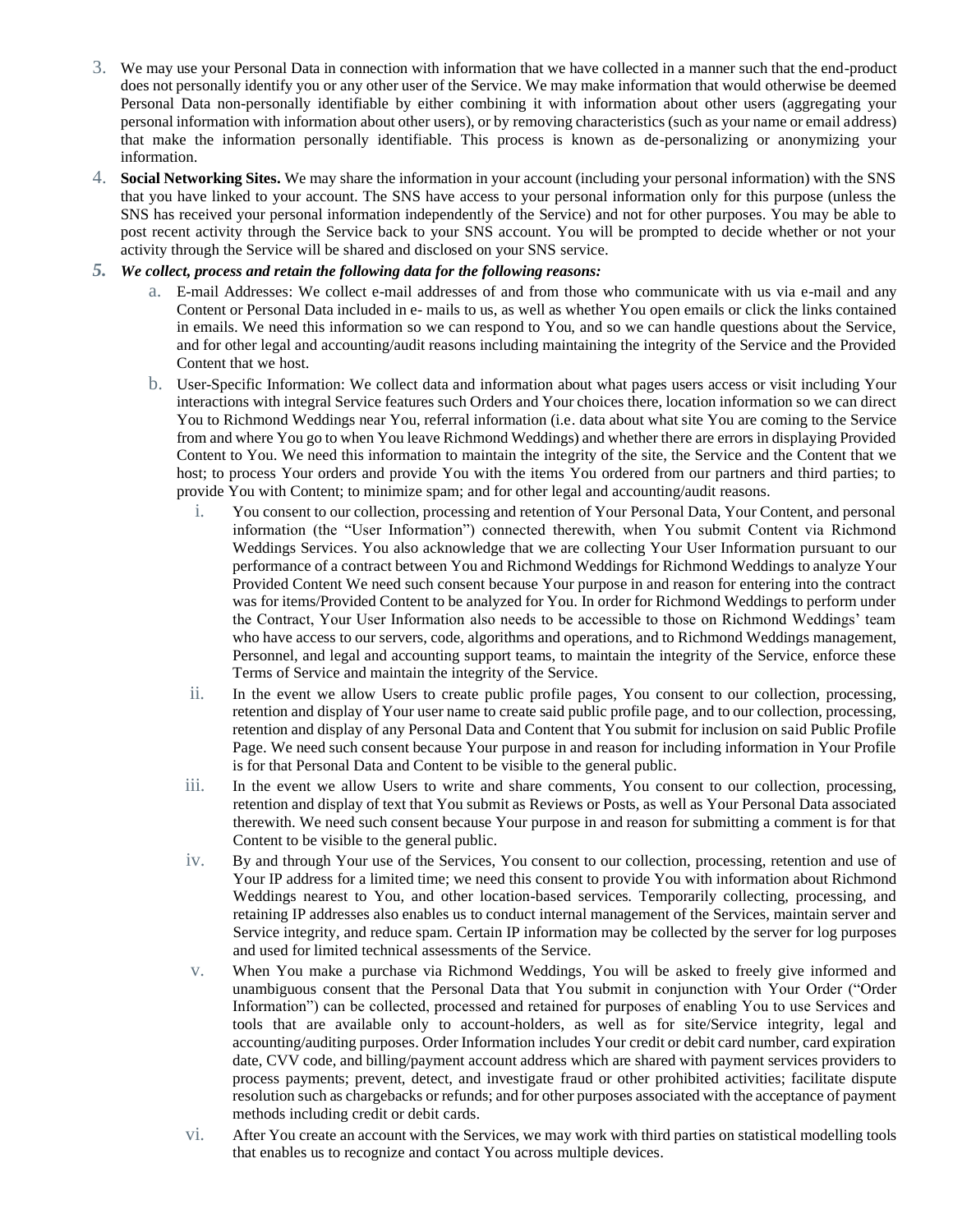- c. Logs of server interactions, as well as event logs are collected and processed. Our servers automatically record information that Your browser sends whenever You visit the Service. This information includes Your Internet Protocol address, Your browser type and version, the search engine You used to find the Service, if any, referring and exit pages, date/time stamp and clickstream data, which Service You use and when and how long You use them. We use this information to monitor and analyze how users use the Service, to provide customer service, to maintain and improve the Service, and to gather demographic information about our user base as a whole. We need this information for legal and accounting/audit reasons, including maintaining the integrity of the Service and the Content that we host, and may use this information in our marketing and advertising services.
- d. We use cookies to store visitors' preferences; customize web pages based on visitors' browser type or other information that the visitor sends; and record activity at the Service in order to provide better service when visitors return to our site. Cookies must be enabled for the Service to function properly with Your computer but can be turned off via the browser settings on each User's computer.

## **California Residents**

If you are a California resident, you have the following rights, subject to certain exceptions as set forth in the California Consumer Privacy Act ("CCPA"):

- **Right to access personal information.** You have the right to receive the specific pieces of your personal information we have collected about you in the 12 months preceding your request.
- **Right to data portability.** You have the right to receive a copy of your electronic personal information in a readily-usable format.
- **Right to know.** You have the right to receive information from us regarding the categories of personal information we collected, the sources from which we collect personal information, the purposes for which we collected and shared personal information, the categories of any personal information we sold as well as the categories of third parties to whom such personal information was sold, and the categories of personal information that we disclosed for a business purpose in the 12 months preceding your "right to know" request.
- **Right to request deletion.** You have the right to request the deletion of the personal information that you provided to us. Please note that in certain instances we may not be able to process your request, such as (i) due to the existence of a legal obligation, (ii) to detect security incidents, protect against malicious, deceptive, fraudulent, or illegal activity, or prosecute those responsible for such activities, or (iii) in order to complete a transaction for which your personal information was collected.
- **Right to non-discrimination.** You have the right to be free from discrimination by us as a result of you exercising your rights under the CCPA.

If you are a resident of California, you may request that we provide you with the information that we have shared with third parties for electronic/online direct marketing purposes, if such sharing has occurred; such information can be provided to you once a year free of charge, and will cover information shared during the past twelve (12) months. Information will be provided within thirty (30) days of your request, or we will inform you that we need additional time to fulfill your request. Please contact customerserice@psychobunny.com in connection therewith. If you are a California resident and wish to make such a request, please provide sufficient information for us to determine if this applies to you, attest to the fact that you are a California resident and provide a current California address for our response. You may make this request in writing to us at customerserice@psychobunny.com. Any such request must include "California Privacy Rights Request" in the subject line/first line of the description and include your name, California street address, city, California as the state and ZIP code. Please note that we are only required to respond to one request per customer each year, and only if the customer is a California resident, and we are not required to respond to requests made by means other than through this address.

Information shared for purposes other than direct marketing will not necessarily be included in our response to such request. We reserve the right to request and confirm proof of identity as we determine necessary in our sole discretion. Please note that we cannot delete information in connection with orders of merchandise or gift certificates, and other paid services or goods, for at least seven (7) years as we must retain it for accounting and legal purposes; we reserve the right to retain such Personal Data for accounting and business purposes.

Note that certain of the rights set forth above do not apply until at least January 1, 2021 for job applicants, employees, partners, and contractors, and when personal information is transmitted in business-to-business written or verbal communications or transactions relating to due diligence, or providing or receiving a product or service to or from another business, and the personal information concerns an employee, owner, director, officer or contractor of that business.

#### **Contests and Sweepstakes**

When You enter a contest, challenge or sweepstakes with Richmond Weddings, we will use the information You submit to determine a winner, to provide the winner(s) with their prizes (including via mail by sharing PII with the postal or delivery service), and for auditing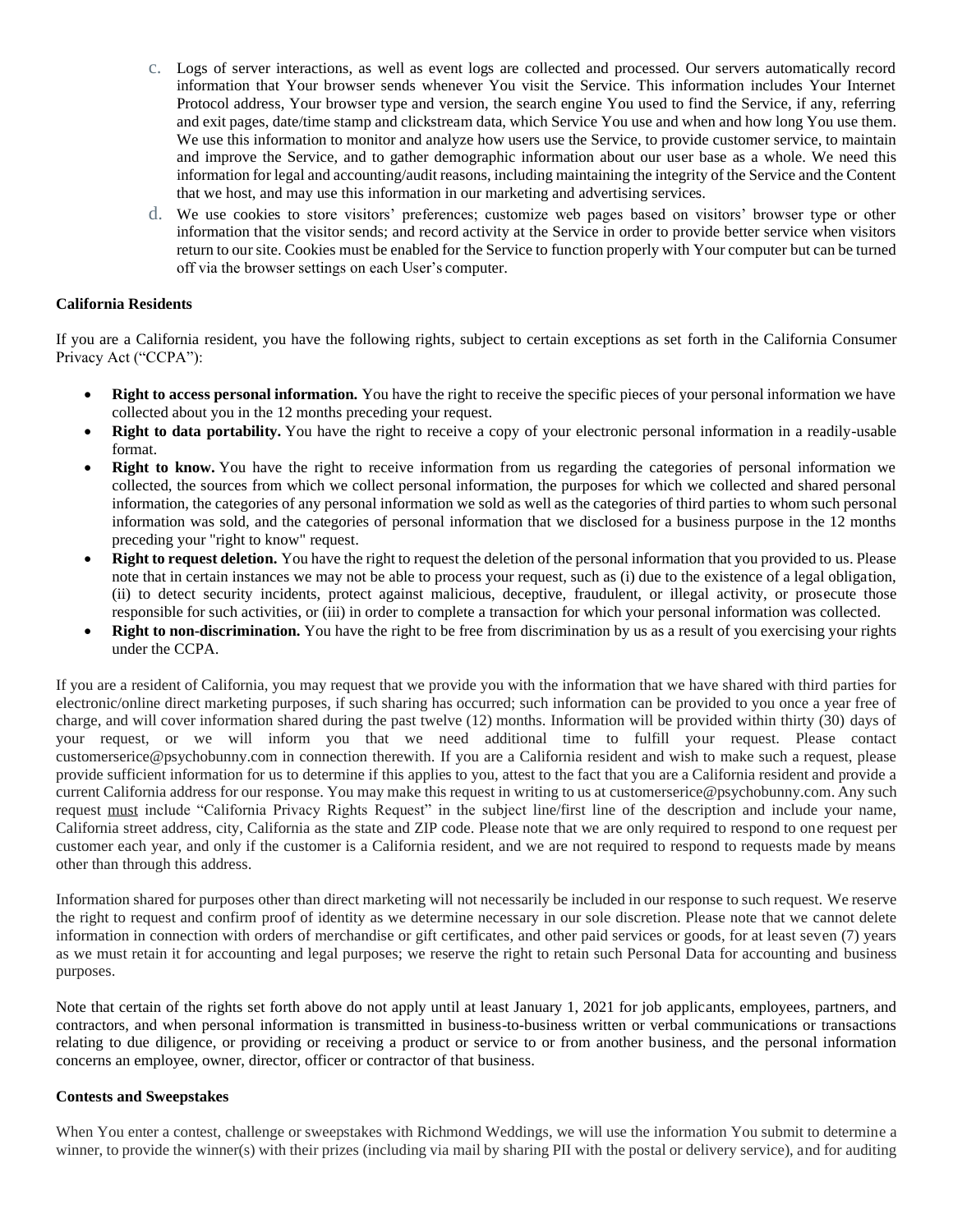and legal purposes. We need such consent because Your purpose in and reason for submitting Your information is for and in connection with Your contest entry. **Payment Information**

If You submit content to be analyzed for You, You agree to that we can email or message You the receipt and confirmation, analyze the images and/or data, and send You communications about other Content, information, data and/or items that You might be interested in, as well as information about Richmond Weddings Services, Richmond Weddings site policy updates and other matters concerning the management and integrity of Richmond Weddings. You further give informed and unambiguous consent that PII and SCPD submitted in connection with an Order can be collected, processed and retained for follow-up purposes, as well as legal and accounting/auditing purposes.

"Payment Information" includes Your credit or debit card number, card expiration date, CVV code, check payment information and billing/payment account address. Payment Information is not retained or otherwise used at Richmond Weddings, but it is shared with payment services processors/providers -- in 2018, we are working with Apple Pay and their processing systems -- to process payments; prevent, detect and investigate fraud or other prohibited activities; facilitate dispute resolution such as chargebacks or refunds; provide You with services and, if applicable, goods; and for other purposes associated with the acceptance of credit or debit cards.

### **Data Access**

You may contact us at ipagent@richmondweddings.com if You wish to obtain a copy of the Personal Data that we have collected about You; if the GDPR applies to You, You have the right to request a copy of the information that we hold about You. If You would like a copy of some or all of Your Personal Data, please email or write to us at

[ipagent@richmondweddings.com - 1906-G North Hamilton Street, Richmond, VA 23230]

We may make a small charge for this service upon subsequent requests.

We want to make sure that Your Personal Data is accurate and up to date. You may ask us to correct or remove information You think is inaccurate.

We cannot delete information in connection with orders You have placed for at least seven years as we must retain it for accounting and legal purposes.

## **Cookies and Other Technologies**

Parts of the Service may use "cookies" and other technologies such as pixel tags and web beacons. These technologies help us better understand user behavior, tell us which parts of our website people have visited, and facilitate and measure the effectiveness of advertisements and web searches. We treat information collected by cookies and other technologies as non-personal information. However, to the extent that Internet Protocol (IP) addresses or similar identifiers are considered personal information by local law, we also treat these identifiers as personal information.

We may also receive, store and process information that is automatically recorded by our servers whenever you access or use the Site, such as your IP address, the date and time you access or use the Site, the hardware and software you are using, referring and exit pages and URLs, the number of clicks, event information, pages viewed and the order of those pages, and the amount of time spent on particular pages including via tags, text files, log files, web beacons, http cookies, HTML 5, flash local storage cookies, web beacons, GIFs, embedded scripts, ETags/cache browsers, and software development kits, and similar tracking technologies from third parties (collectively, "Cookies").

We may, either directly or indirectly, also track your behavior on our Site using Cookies and other analytics for purposes of our own customer support, analytics, research, product development, fraud prevention, risk assessment, regulatory compliance, investigation, as well as to enable you to use and access the Site and order Services or indicate interest in our services, or events that we may host, presentations that we may make, and news items that we may share.

"Cookies" are small bits of electronic information that a website sends to a visitor's browser and are stored on the visitor's hard drive. Like many websites, we employ cookies and other technologies in certain areas of the Service to allow us to provide information to make Your online experience more convenient. For example, when You return to the Service after logging in, cookies provide information to the Service so that the Service will remember who You are on subsequent visits, speeding up or enhancing Your experience of the Service by, for instance, tailoring content to You. Richmond Weddings and our partners also use cookies and other technologies to remember personal information when You use our Service.

Some of our content is stored by and through Google Cloud servers, and we limit access to our control panel. We use Amplitude to understand how our Users use the Richmond Weddings site and Services, Google Analytics for understanding how our Users find and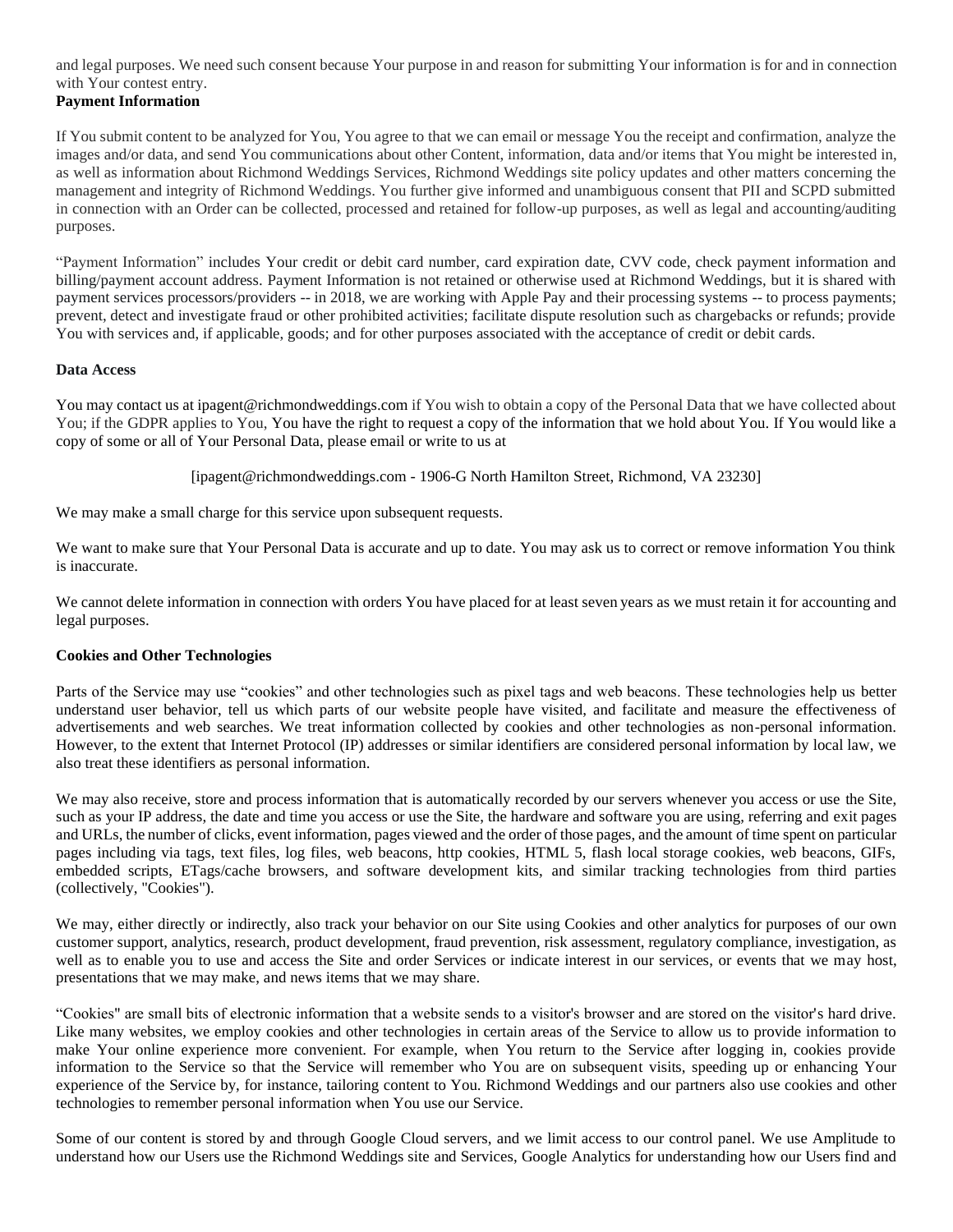use the Services, RoosterGrin for programming and Service maintenance, Apple to enable downloads of our app, and other subprocessors who are listed here. (As of November 6, 2018, there are not any others.)

We may also collect information when you register for or create a Richmond Weddings account, or connect your TP account with another account, by logging into an account that you already have with Facebook, or certain other third-party social networking site (collectively and individually, "**SNS**") via our Service. We may gather information regarding your contact lists and SNS information and profile.

You agree to the use of cookies for the following purposes:

- Essential Cookies: these are essential in order to enable you to move around the Psycho Bunny website and use its features, such as accessing secure areas of the website.
- Performance and Analytics Cookies: Google Analytics ("Analytics") is Google's free web analytics tool that helps us understand how our visitors engage with our website. Analytics collects information anonymously and, much like examining footprints in sand, it reports website trends without identifying individual visitors. Analytics uses its own set of cookies to track visitor interactions. These cookies are used to store information, such as what time the current visit occurred, whether the visitor has been to the site before, and what site referred the visitor to the web page. Google Analytics customers can view a variety of reports about how visitors interact with their website so they can improve their website and how people find it. A different set of cookies is used for each website, and visitors are not tracked across multiple sites. Analytics customers are obliged to notify users of their use of analytics software. To disable this type of cookie, some browsers will indicate when a cookie is being sent and allow you to decline cookies on a case-by-case basis. In addition to declining cookies, you can also install the Google Analytics Opt-out Add-on in your browser, which prevents Google Analytics from collecting information about your website visits. You can also opt out by clicking here.
- Functionality Cookies: they remember the choices you make, such as language options or your current region. These cookies help to make your visit more personal and customized, and so we and you can manage your shopping cart and purchase; they deleted automatically when you log out and close your browser, or the session expires.
- You can block or disable cookies on your device at any time by indicating this in the preferences or options menus in your browser although if you do so, you will not be able to order products via the Psycho Bunny website. You can also delete the cookies that are stored on your device. However, blocking, disabling, or deleting cookies may limit your ability to view all the pages of the Psycho Bunny website or use online services that require registration. You may opt out of Google's use of cookies by visiting their Ad Settings page. You may also opt out of a third-party vendor's use of cookies at the Network Advertising Initiative opt-out page. You can find more information about cookies at www.allaboutcookies.org and www.youronlinechoices.com.

Please note that certain parts of the Service will not be available or usable if cookies are disabled. For example, Users may block Facebook cookies or login code but then would not be able to use Facebook to log in or use the Service; Users may manage and block Google cookies and ads via Google's website, and may block Google cookies or login code but then would not be able to use Google to log in or use the Service.

In some of our email messages, we use a "click-through URL" linked to content on the Service. When customers click one of these URLs, they pass through a separate web server before arriving at the destination page on our website. We track this click-through data to help us determine interest in particular topics and measure the effectiveness of our customer communications. If You prefer not to be tracked in this way, You should not click text or graphic links in the email messages.

A pixel tag or web beacon is an often-transparent graphic image, usually no larger than 1 pixel by 1 pixel, that is placed on a website or in an email that is used to monitor the behavior of the user visiting the website or sending the email. We may use web beacons and/or pixel tags for many purposes, including site usage analytics, advertising, user management, auditing and reporting, and content and advertising personalization.

## **ACCOUNT TERMINATION AND DELETION**

If for any reason You terminate Your user account with us, we will destroy active records containing Your Personal Data as soon as reasonably possible. "Reasonably" here means no more than thirty business days from the termination of the account; however, we may have to retain some information for a longer period as legal records or for auditing purposes, as we need to retain data where we have a valid justification to hold on to it, such as to resolve disputes or comply with our legal obligations, or to so we know not to use it again pursuant to a User's request.

If You are a resident or citizen of a country where the GDPR applies, and ask us to delete Your account, we will remove Your Personal Data from our Service, and then from our records in accordance with our data deletion cycle, except that we may retain Personal Data where we have a valid justification to hold on to it, such as to resolve disputes or comply with our legal obligations, or to so we know not to use it again pursuant to a User's request.

If we terminate Your license to use the Service, we may retain enough information to prevent You from signing up for the Service in